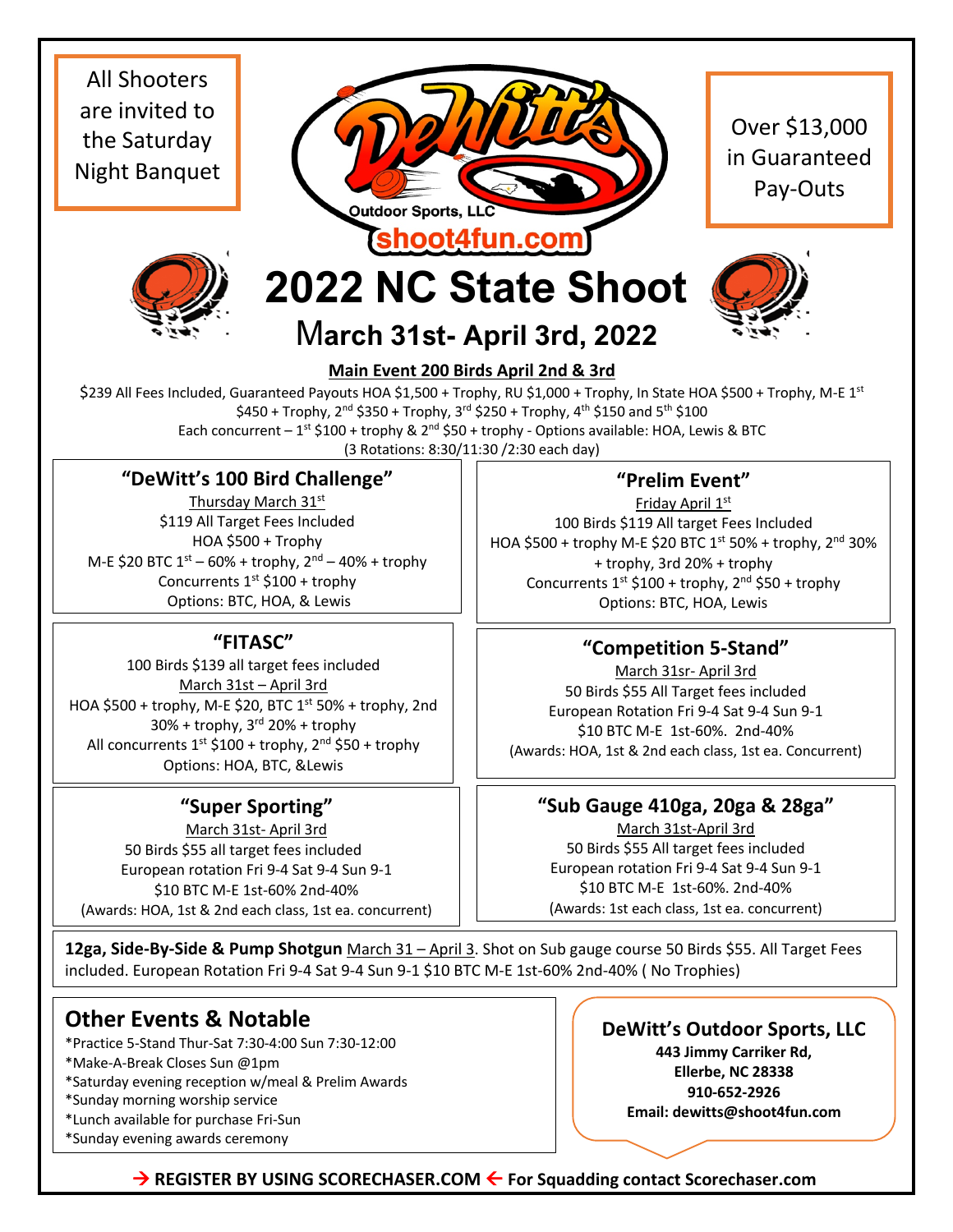# *Hotels*

*Hampton Inn & Suites 910-693-4330 Southern Pines – 23 miles away*

*The Jefferson Inn 910-692-9911 Southern Pines- 23 miles away*

*Microtel Inn & Suites 910-684-4207 Southern Pines- 21 miles away*

*SureStay Plus Hotel 910-692-0640 Southern Pines- 23 miles away*

*Homewood Suites 910-255-0300 Pinehurst- 20 miles away*

*Hilton Garden 910-692-0801 Southern Pines-25 miles away*

*Springhill Suites by Marriott 910-695-0234 Pinehurst- 26 miles away*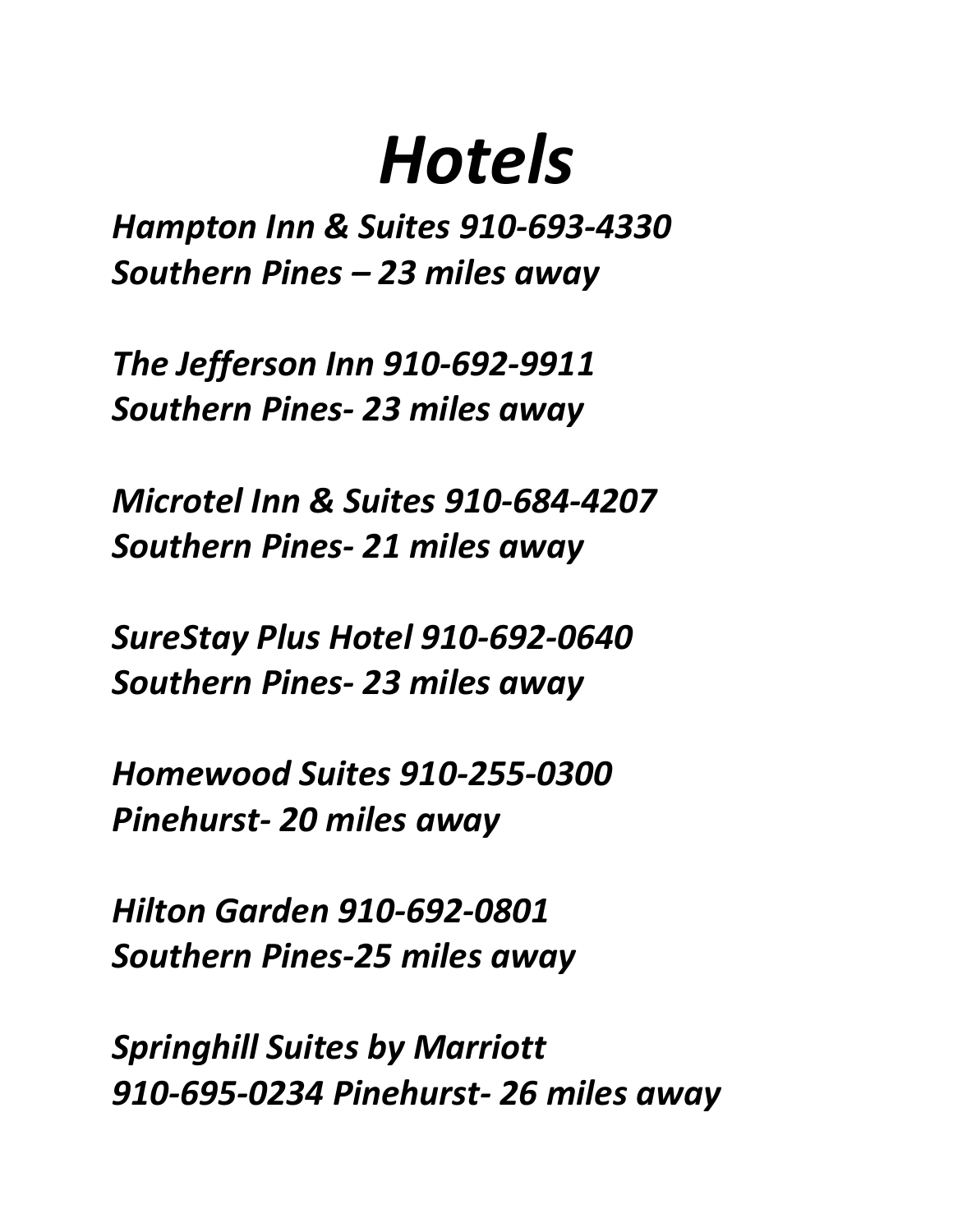*Days Inn 910-585-6497 Southern Pines- 27 miles*

*Quality Inn Pinehurst Area 910-778-5701 Pinehurst- 23 miles away*

*Comfort Inn 910-215-5500 Pinehurst- 23 miles away*

*Holiday Inn Express & Suites 910-693-2280 Southern Pines 20 miles*

*Quality Inn 910-895-0099 Rockingham 10 miles away*

*Fairfield Inn & Suites by Marriott 910-817-6001 Rockingham-10 miles away*

*Holiday Inn Express & Suites 910-817-7288 Rockingham- 15 miles* 

*The Fork Bed & Breakfast 704-474-4052 Norwood 30 miles away*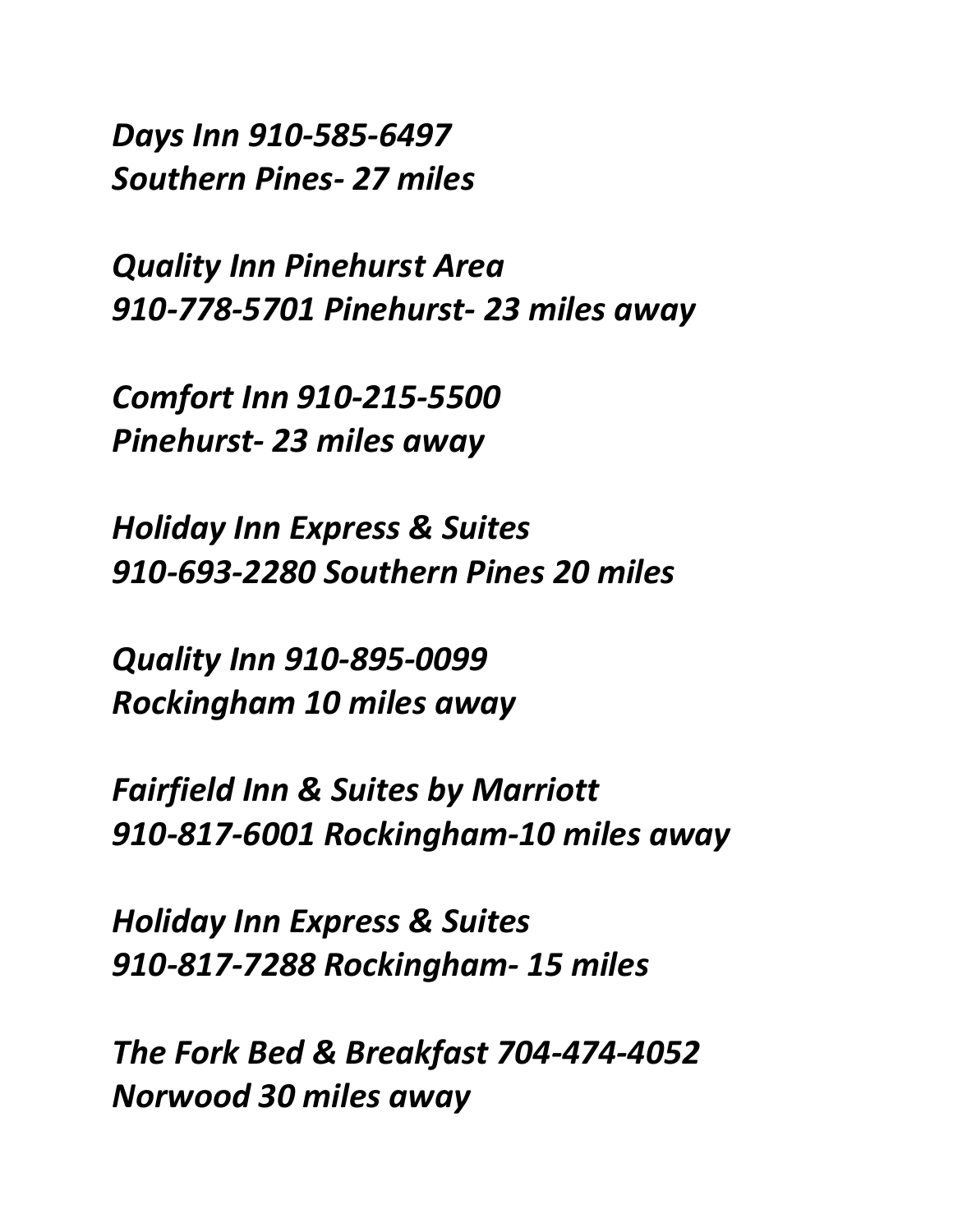# *Restaurants*

*Olive Garden 910-246-5201 Southern Pines 27 miles away*

*Brixx Wood Fired Pizza 910-365-2000 Southern Pines 25 miles away*

*Char Bar No. 7 910-725-2266 Southern Pines 23 miles away*

*Maria's Mexican Restaurant 910-215-8010 Taylortown (Pinehurst) 22 miles away*

*Yellowbird Southern Table & Bar 910-725-2123 Southern Pines 23 miles away*

*Maguro Hibachi Steakhouse 910-246-2106 Southern Pines 24 miles away*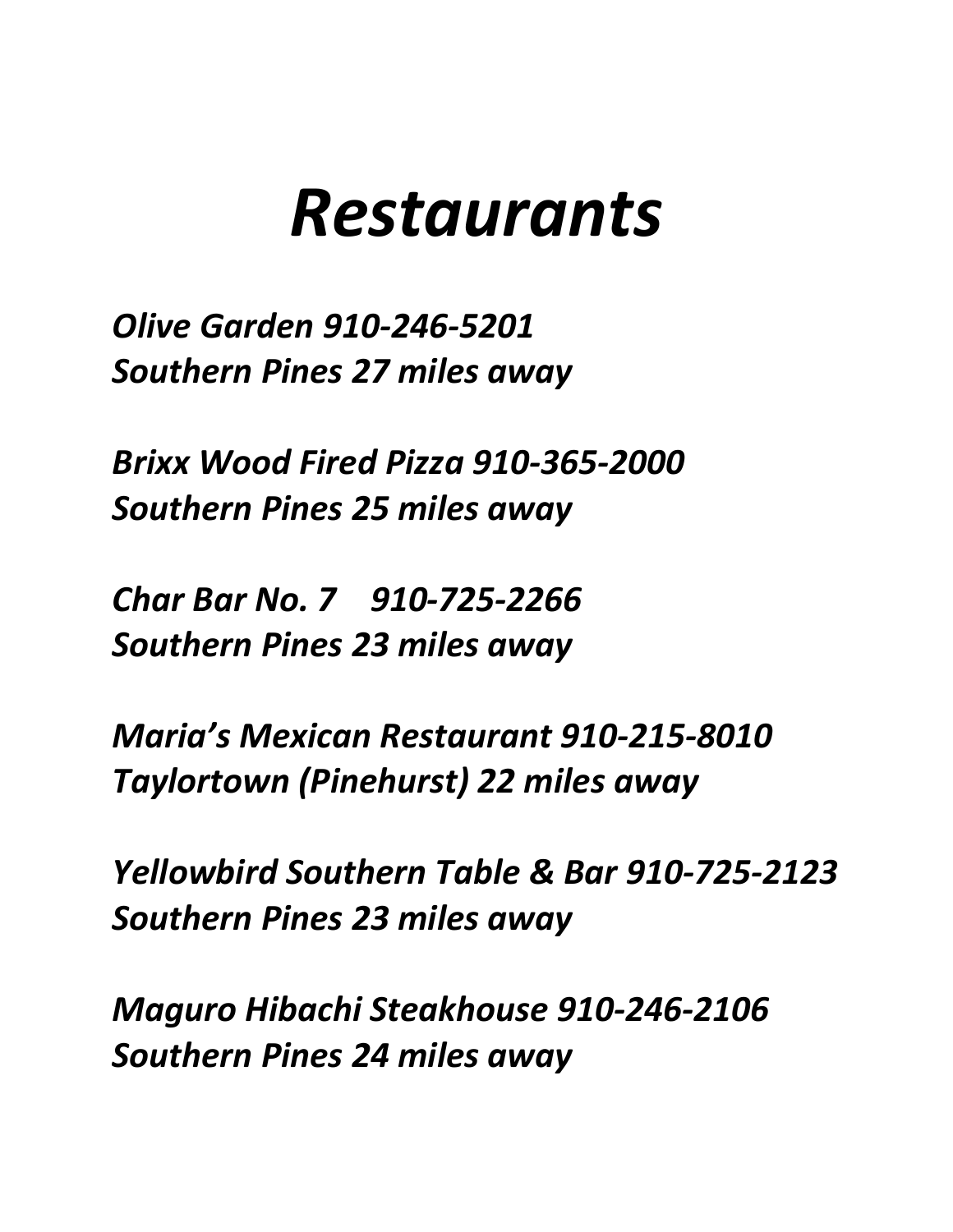*Kickback Jack's 910-246-3333 Southern Pines 21 miles away*

*IHOP 910-556-4589 Southern Pines 21 miles away*

*Cracker Barrell 910-246-2024 Southern Pines 21 miles away*

*China Garden Buffett 9102-944-1668 Aberdeen 20 miles away*

*Thia Orchid 910-944-9299 Aberdeen 20 miles away*

*Texas Roadhouse 910-944-7444 Aberdeen 20 miles away*

*San Felipe Mexican Restaurant 910-693-2979 Aberdeen 21 miles away*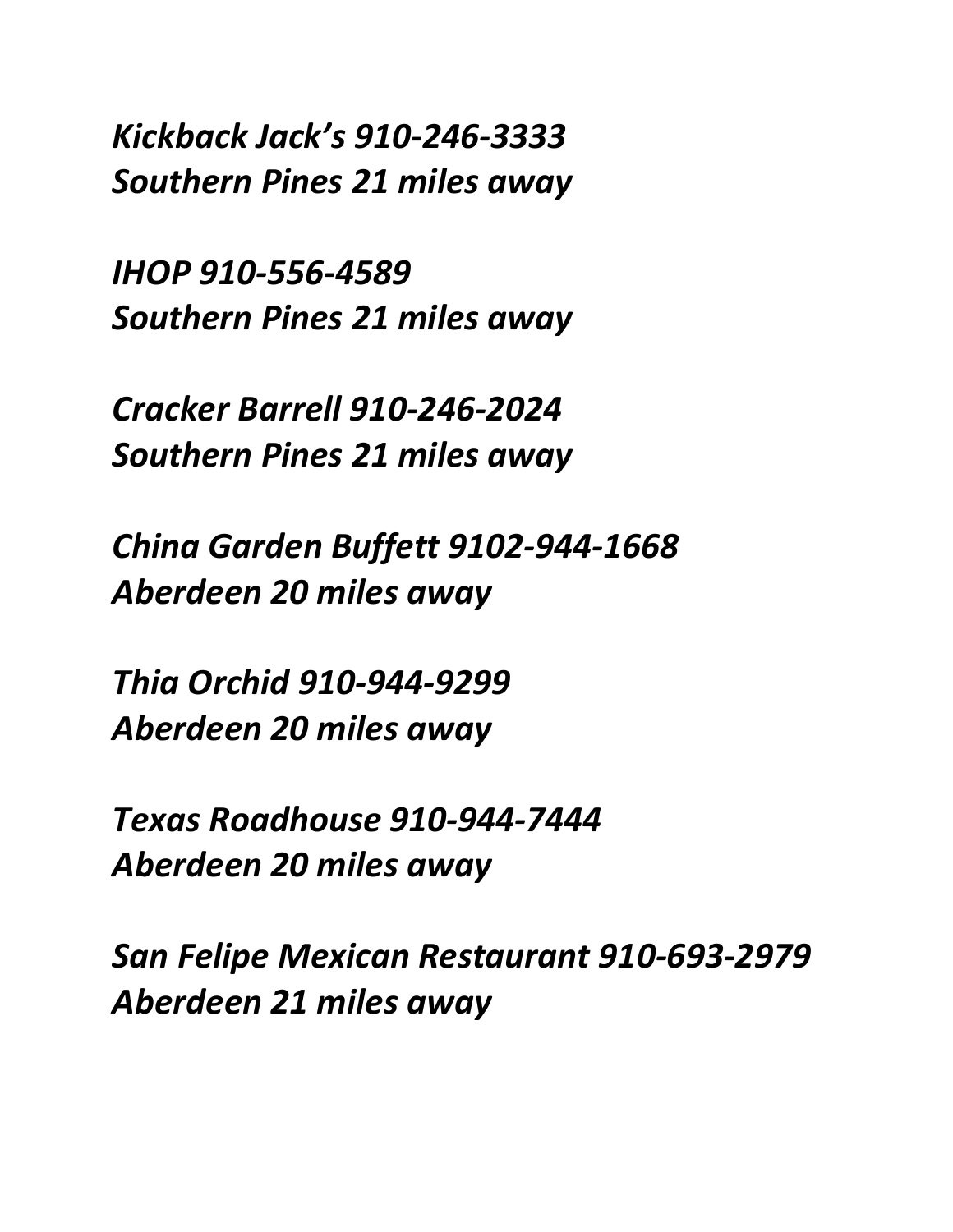*Vito's Ristorante & Pizzeria 910-295-0304 Aberdeen 18 miles away*

*Southern Prime Steakhouse 910-693-0123 Southern Pines 24 miles away*

*Chapman's Food & Spirits 910-246-0497 Southern Pines 28 miles away*

*Ashten's 910-246-3510 Southern Pines 28 miles away*

*The Bell Tree Tavern 910-692-4766 Southern Pines 28 miles away*

*Outback Steakhouse 910-695-7000 Southern Pines 26 miles away*

*La Cabana Mexican Restaurant 910-410-9775 Rockingham 15 miles away*